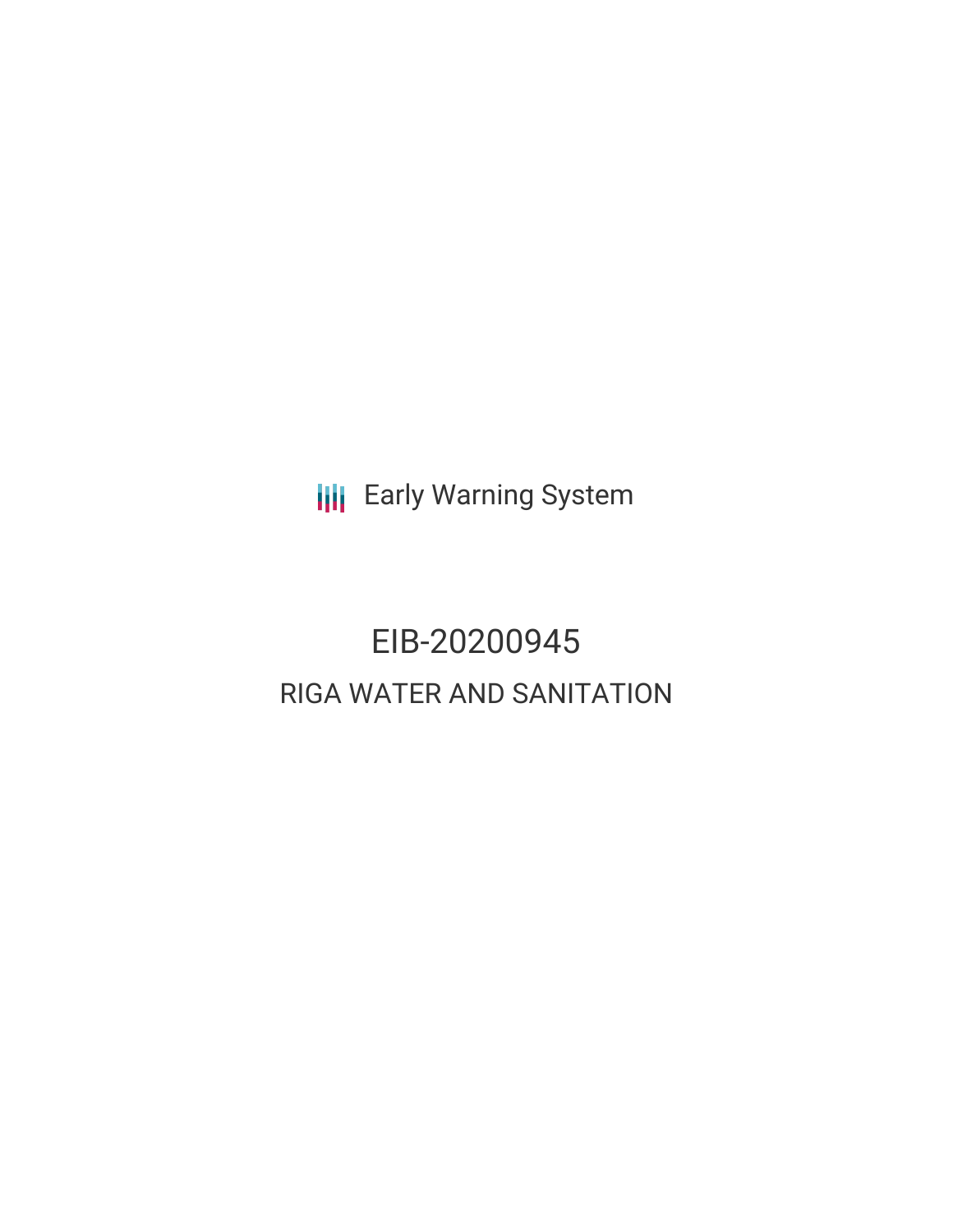## **Quick Facts**

| <b>Countries</b>               | Latvia                         |
|--------------------------------|--------------------------------|
| <b>Specific Location</b>       | Riga                           |
| <b>Financial Institutions</b>  | European Investment Bank (EIB) |
| <b>Status</b>                  | Approved                       |
| <b>Bank Risk Rating</b>        | U                              |
| <b>Voting Date</b>             | 2021-12-10                     |
| <b>Borrower</b>                | <b>RIGAS UDENS SIA</b>         |
| <b>Sectors</b>                 | Water and Sanitation           |
| <b>Investment Type(s)</b>      | Loan                           |
| <b>Investment Amount (USD)</b> | $$63.35$ million               |
| <b>Project Cost (USD)</b>      | \$126.70 million               |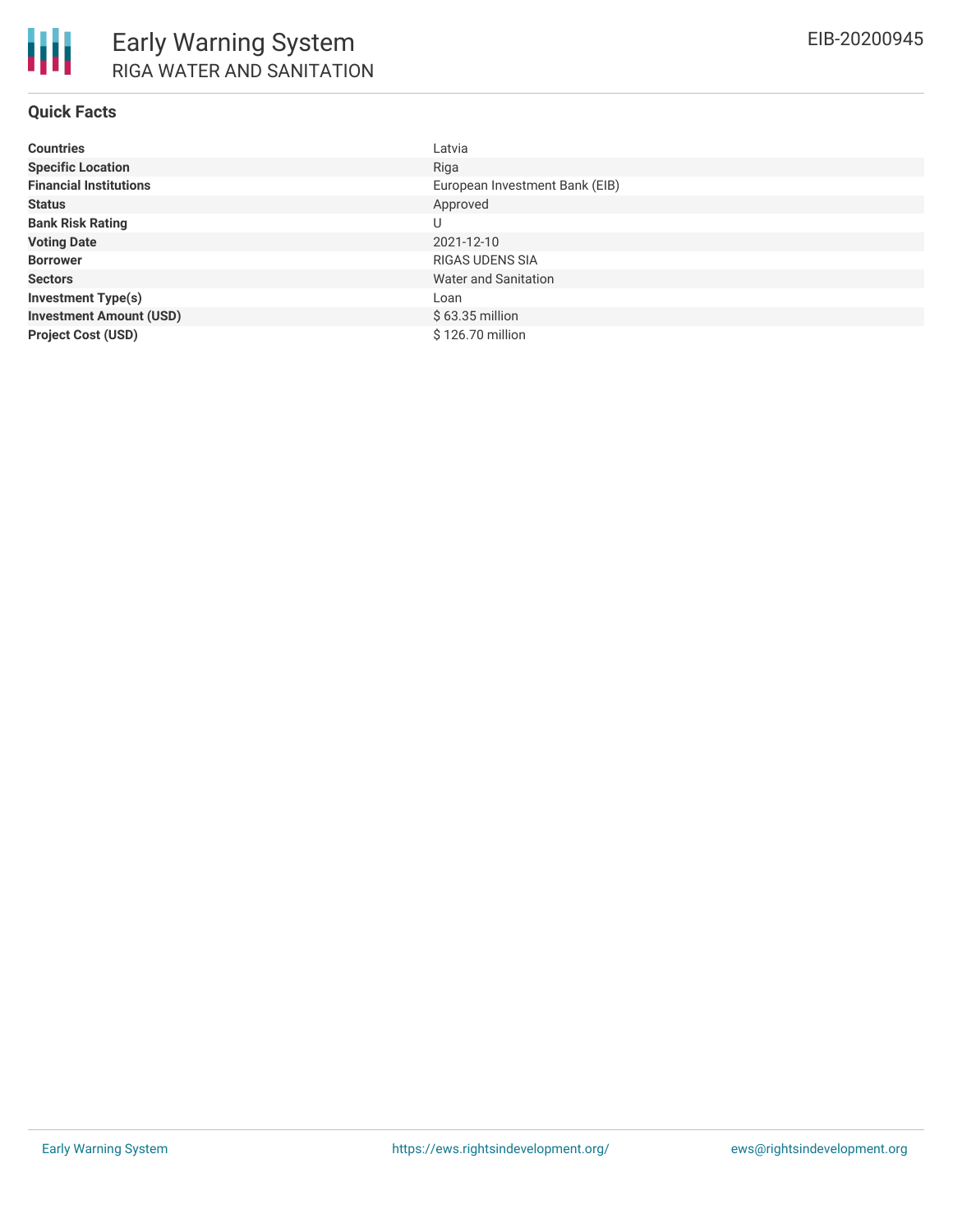

# **Project Description**

According to the bank website, the project consists in financing of a multi-annual investment programme in water and sanitation in the City of Riga. Investments are supposed to include rehabilitation of networks, replacement of meters, water treatment and storage facilities, and information and communications technology (ICT) process improvement and automation items.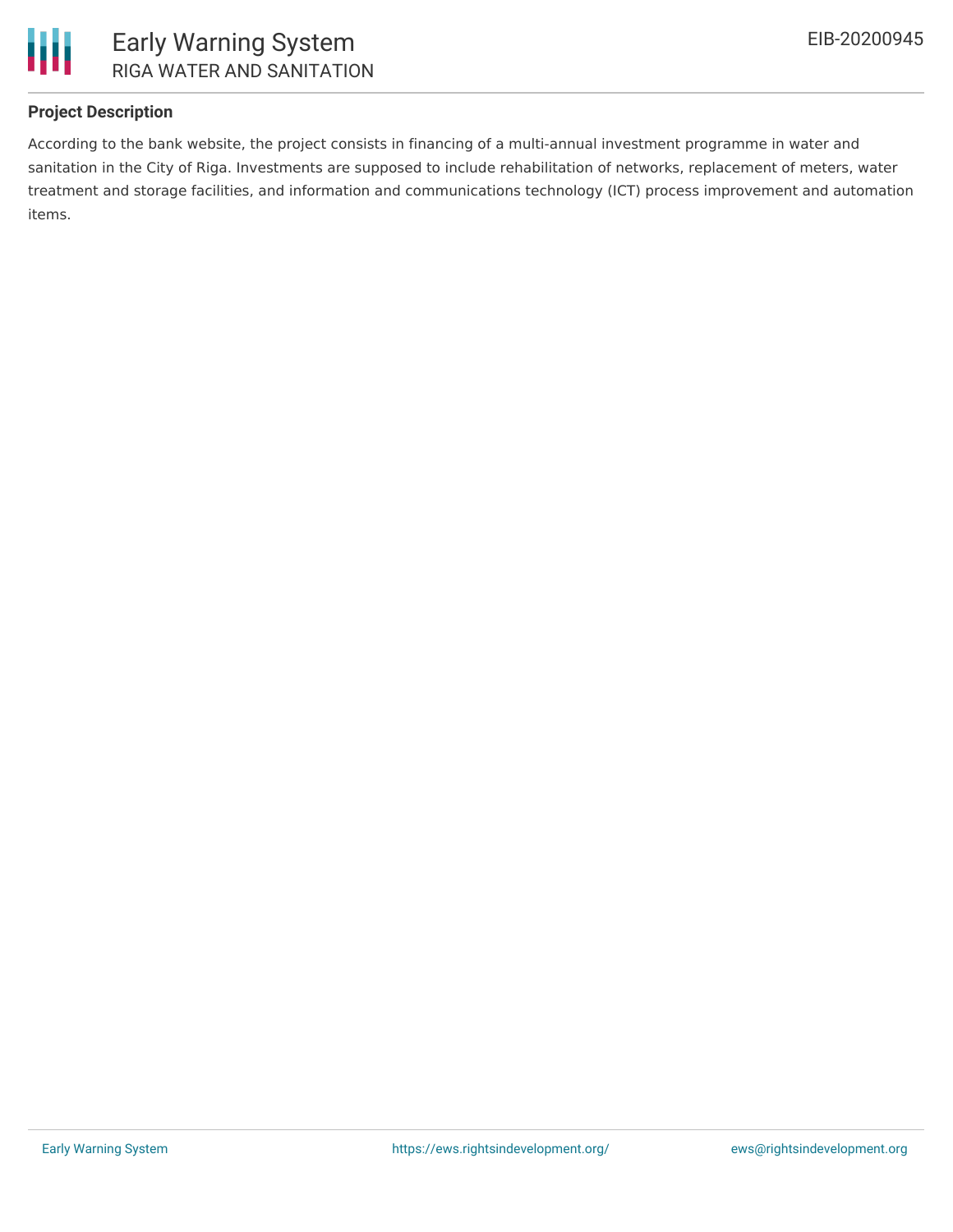

### **Investment Description**

European Investment Bank (EIB)